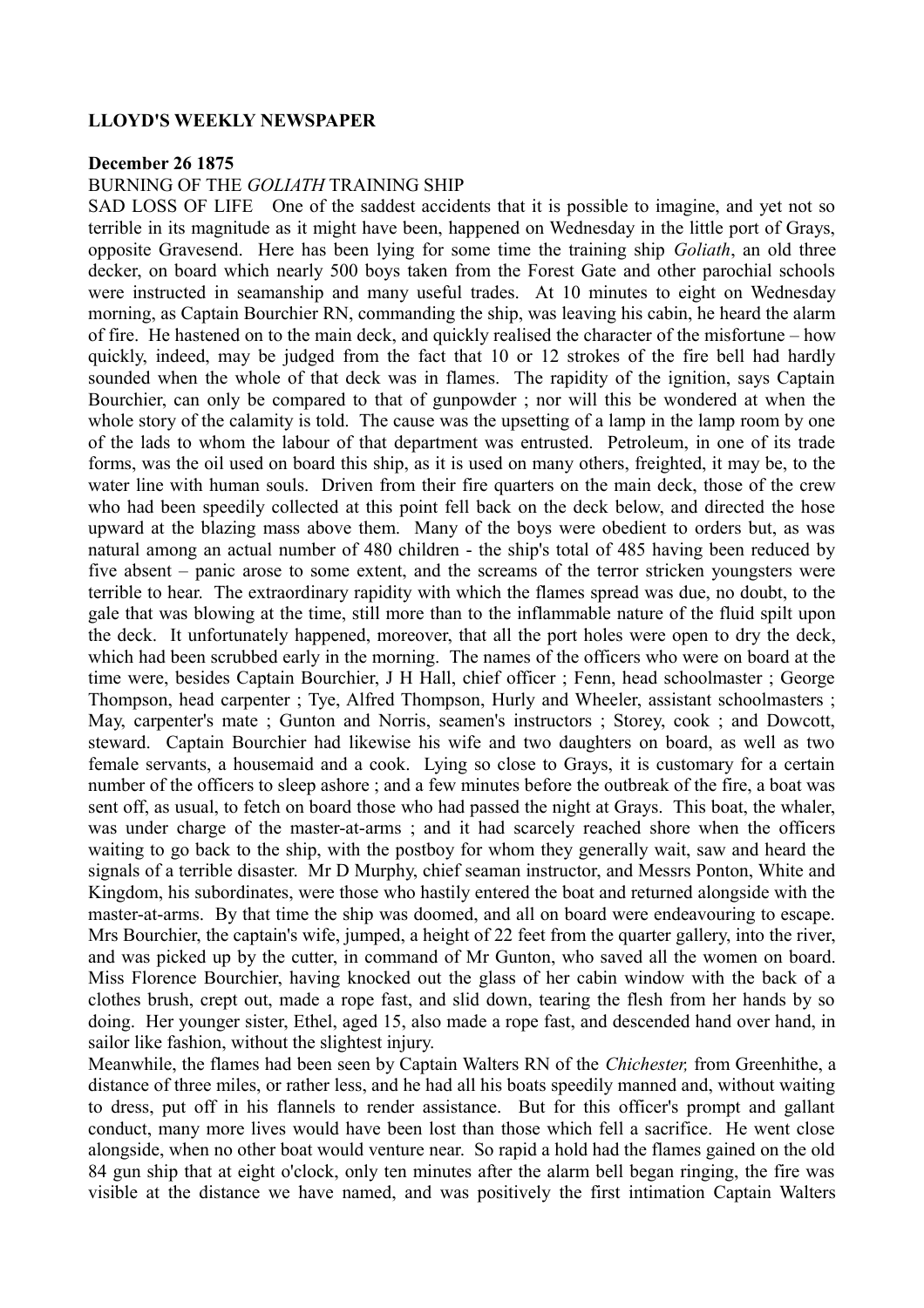received of the disaster. In less than a quarter of an hour afterwards, Captain Jenkins, the harbour master, acting under the Thames Conservancy Board, had the news brought to him at his residence in Gravesend, and immediately ordered out his steam launch, in which he proceeded to the scene of the calamity. Before he could reach the burning ship, flames poured out from all her three rows of ports, and it was evident that, unless scuttled, she must simply burn down to the water's edge. But by the brave exertions of Captain Walters, the great majority of lives on board the *Goliath* had been



saved. An idea of the closeness to immediate peril in which all who escaped stood may be formed from the fact that at least half the number were scorched or burned, some rather badly. Captain Bourchier, the last man to leave his ship, was burned in many places, his hair, eyebrows and beard being singed, and his hands painfully blistered. Before going off, he rescued the last boy, a lad named Naylor, who was hanging to a line, and whose guernsey was so near being scorched that the captain had to throw his coat over it. There fortunately happened to be alongside the *Goliath* a tank barge for supplying the ship with fresh water ; and this convenient craft, being very light from the fact that she was out of ballast, was the means of saving 200 boys. Some few were hurt, one having his leg broken, by leaping into the barge. As for the ship's boats, there was no difficulty in the way of lowering them ; but the fire had gained such a hold on the vessel that, before they could be put over her side, the davits were loosened and the tackle burned by the heat and flames. Wheeler, one of the assistant schoolmasters, was lost. Another assistant schoolmaster, A Thompson, was struck by a blow from a falling spar, and received a scalp wound, rendering him insensible for a time. Two lads who were drowned were brought ashore, and these were the only bodies found on Wednesday. It would be well if these were the only fatal cases ; but there is too much reason to fear that at least 19 in all have perished. Mr Hall, the chief officer, who was attending the branch pipe and was paying it up from the lower deck, was pressed by the flames and obliged to jump overboard. It was then that Wheeler, who could not swim, was lost. Great pains had been taken to teach all the boys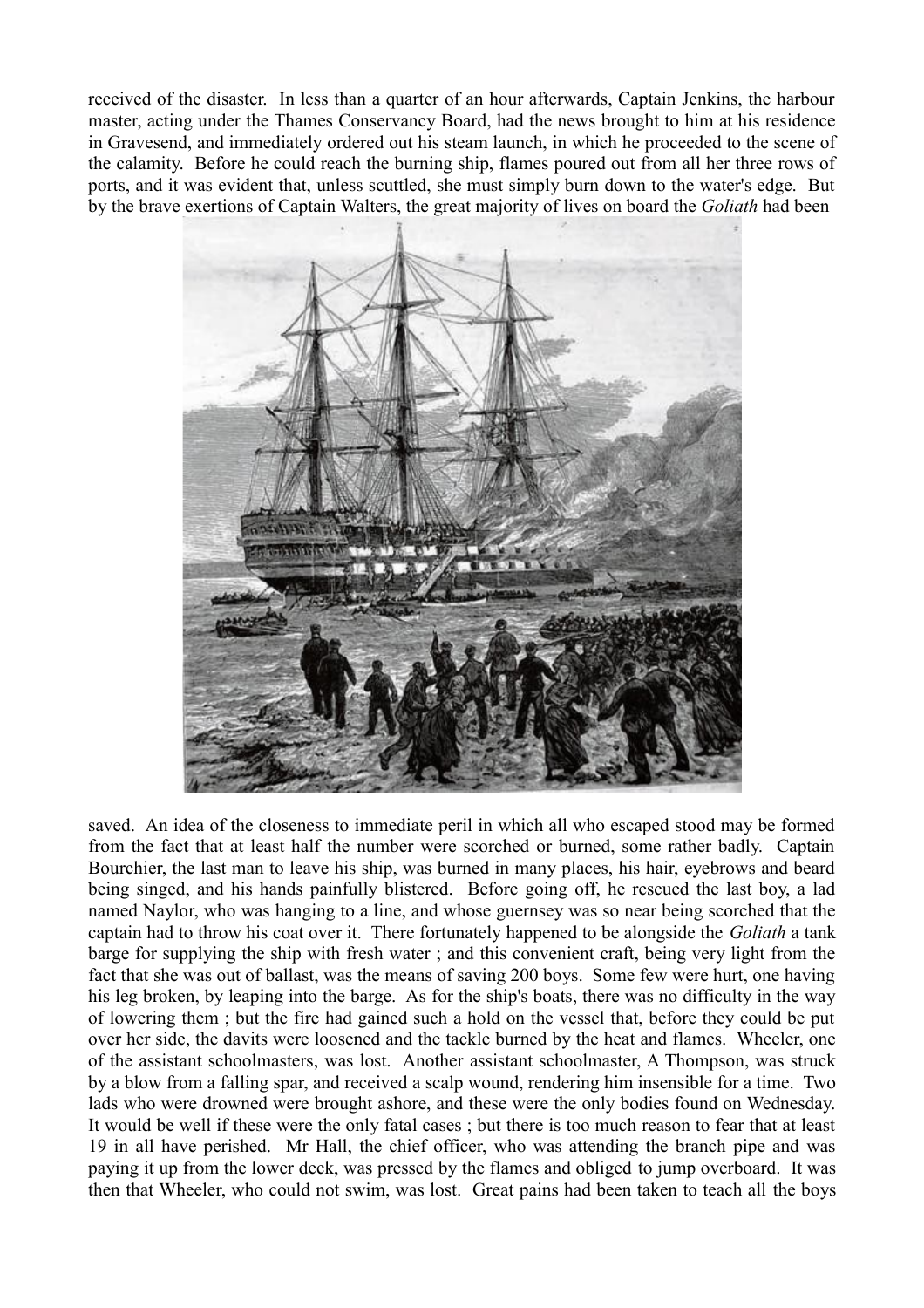swimming, and to the fact that they had mostly profited well from their instruction is ascribable the happy mitigation of the deplorable calamity. One affecting incident touched all who observed it so deeply that few of them could refrain from showing their emotion. A very little boy, hearing that the captain was to remain to the last, flung his arms around his neck and begged that he might stay and follow him, instead of being saved first. Other boys were sadly unlike this small hero ; for, not relishing the idea of being sent back to their several parishes, they made a start for London as soon as they got on shore, and nine of them have been brought back to Grays. It is hoped that among the missing may be some similar fugitives, so that the number of the lost may be diminished. Life lines and Jacob's ladders were burned while boys were clinging to them, but most of those who dropped in the water swam until they were picked up. Many were naked, and few indeed got off the ship with all their clothing on them. As one of the boats, filled with about 30 lads, was preparing to leave the side of the Goliath, another boat, the lowering tackle of which was burned through, fell on the first, and it was then that several, it is feared, were killed. Many of those who hung to the life lines were taken off by Captain Walters's boat, the one which kept closest and longest by the burning ship. This boat did not stay beyond the time of need for her good help ; for which at last Captain Bourchier left his vessel and entered the whaler in which his officers, Mr Daniel Murphy and the rest, had come from the shore, their boat was struck by the captain's funnel falling over the starboard quarter of the ship, and was caught so heavily on the lee gunwhale as to be instantly swamped. Mr Murphy jumped into the water, and was picked up by Captain Walters, who then rescued Captain Bourchier and all who were on board the sinking boat. After that, Captain Walters went back twice to see if he could give further aid and succour. There were 80 tons of coal on board the ship which, with about 100 gallons of petroleum, fed the fierceness of the fire all day. Pertaining to the *Goliath*, as an institution for the instruction of destitute lads, is an old mansion on the shore, called Sherfield House, which stands in four acres of land. Here is located the Infirmary, so that any case of sickness may be removed from the midst of the lads, who might otherwise suffer from contagion. Lately the building was largely tenanted by boys suffering from ophthalmia. It was turned to another kind of hospital on Wednesday, as well as to a house of refuge. Crowding every room and passage, great numbers of the boys were to be seen in all kinds of dress, but mostly without shoes or stockings. Some had their hands or foreheads swathed in cotton wool, but all seemed to put up well with their pain, and to be very grateful for the kindness shown them, as they had good cause to be. The hungry had been fed and the naked clothed, with ready charity, by the good folk of Grays, who turned out en masse to receive the boys on their landing. All those authorities under whose dominion the training ship had been conducted, for the benefit of Hackney, Poplar and Whitechapel districts, but chiefly in connection with Forest Gate, came down to the spot as soon as they had news of the catastrophe. Mr Scrutton, Mr Gr???? and other gentlemen of official or social influence were there ; and the kindest offers of help came from all parts, near and far. Mr Smith of Belmont Castle, a great friend of the ship, tendered his hospitality to Captain Bourchier and his wife and daughters ; Captain Morrell RN, in command of the *Cornwall* at Purfleet, who was in Captain Jenkins's steam launch, expressed his willingness to find room for a number of boys on board his ship ; and the London, Tilbury and Southend Railway conveyed, free of charge, in all about 350 boys, the greater number to London or Forest Gate, and 26 to Gravesend. As the Government tug *Locust* was on her way down the river from London to Sheerness, she was stopped at half past 11, in case of emergency, by Captain Jenkins, who subsequently received by telegraph from the Commander-in-Chief at Sheerness a message of approval and thanks. About five o'clock on Wednesday afternoon, Captain Jenkins endeavoured, by means of long augers, to scuttle the flaming hull of the *Goliath*, now burned below her lowest portholes, and, incautiously grasping a bolt which was nearly red hot, he scorched his hand, but not very severely. As the ship had burned away from her moorings, and was liable, on the flood tide, to drift among the neighbouring shipping, the harbour master was prepared, at the least indication of danger, to blow up the hull with dynamite. The probability, however, was that there would be no such necessity, but that the ill-fated ship would burn down to the water's edge, or drift ashore. This luckily happened to those of her boats that were launched by the burning of their tackle, the gale driving them high and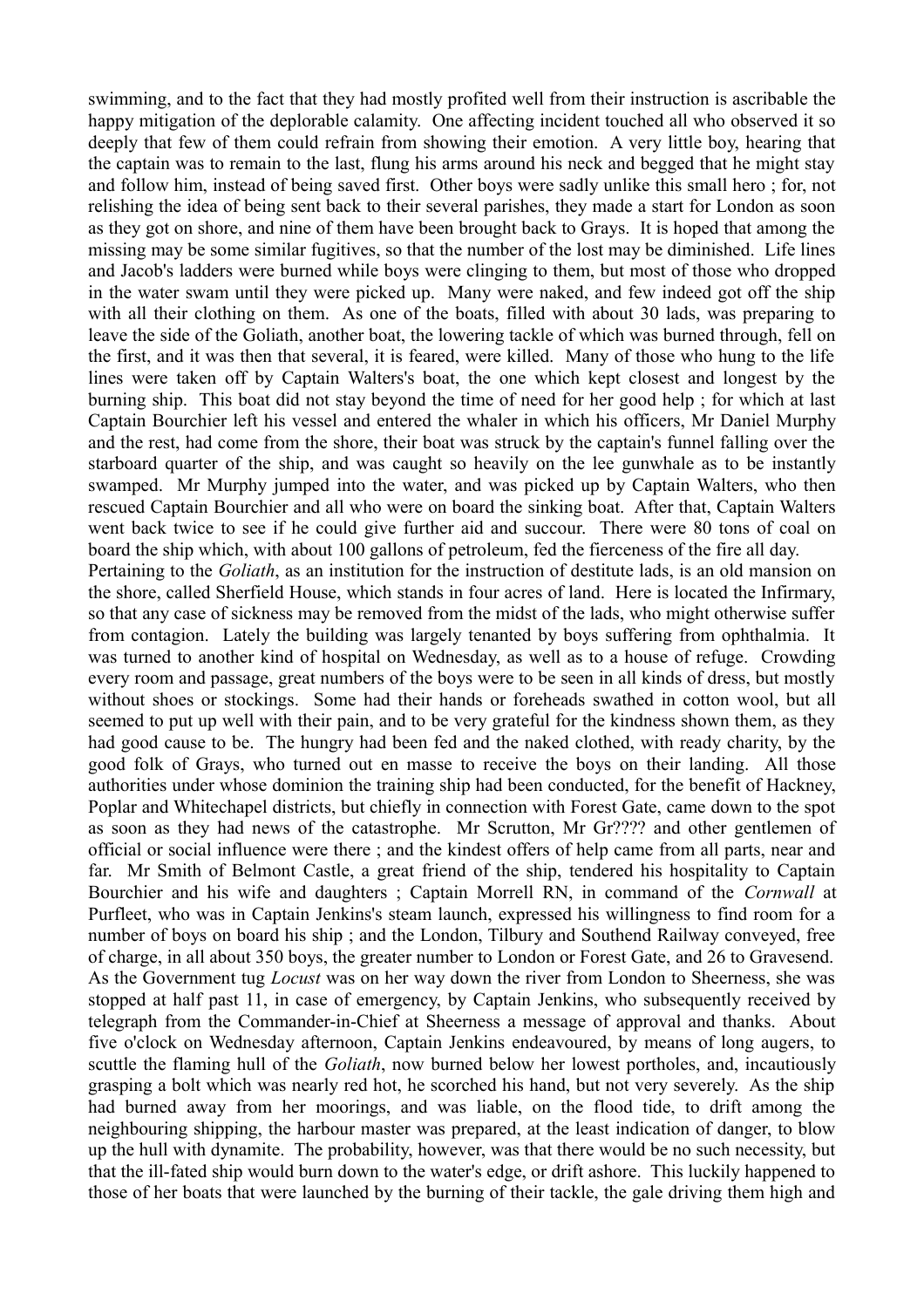dry. The names of the two boys who are lying in the deadhouse are Denholme and McGrath. These, with Wheeler, the assistant schoolmaster, are the only bodies that have been recovered ; and the number supposed to be lost is 19.

# **GRAYS AND TILBURY GAZETTE**

### **28 December 1901**

CAPT BOURCHIER AND THE TS *EXMOUTH* A NAVAL OFFICER'S REMINISCENCES TALES OF THE TRAINING SHIP *GOLIATH* AND HER BURNING

SPECIAL INTERVIEW Preparations for the Christmas entertainments of 1875 were nearing completion when, on December 22nd, on the ill fated training ship *Goliath*, which for five years had been stationed on the Thames off Grays under command of Captain William Sutherland Bourchier, Staff Commander Her Majesty's Royal Navy – the cry of "Fire" was raised on board, and from the lamp room the devastating element raged over the doomed vessel, extending with inconceivable rapidity until she was reduced to a mass of charred ruins on the water line, with contents destroyed and a number of lives lost. To the ordinary newspaper reader, the event had probably died out of mind until a few years ago, when one of the grandest and most striking incidents in connection with the catastrophe was revived in pictorial form in graphic and well executed representation of the Captain and one of the ship boys who, momentarily forgetting discipline for love of his captain, urges the latter to save himself by leaving the ship. The general appearance of wreck and ruin, the awful nearness of the flames, crashing timbers, and the gale tossing the rescue boats hither and thither on the waves, were faithfully reproduced and add significance to the lesson intended to be conveyed by the captain's words of reproof in reply, "No, no, my boy. I must be last ; that's the way at sea".



A lesson which has found its way into every quarter of the British dominions, if only by means of this picture, a great favourite in the Navy, and to be found in the forecastle of many a British man of war, where its glorious lesson is not lost upon the raw recruit, who early learns the high traditions and prestige he is expected to uphold in the service.

Another quarter of a century has passed away, and now that same Captain – the hero of the fire –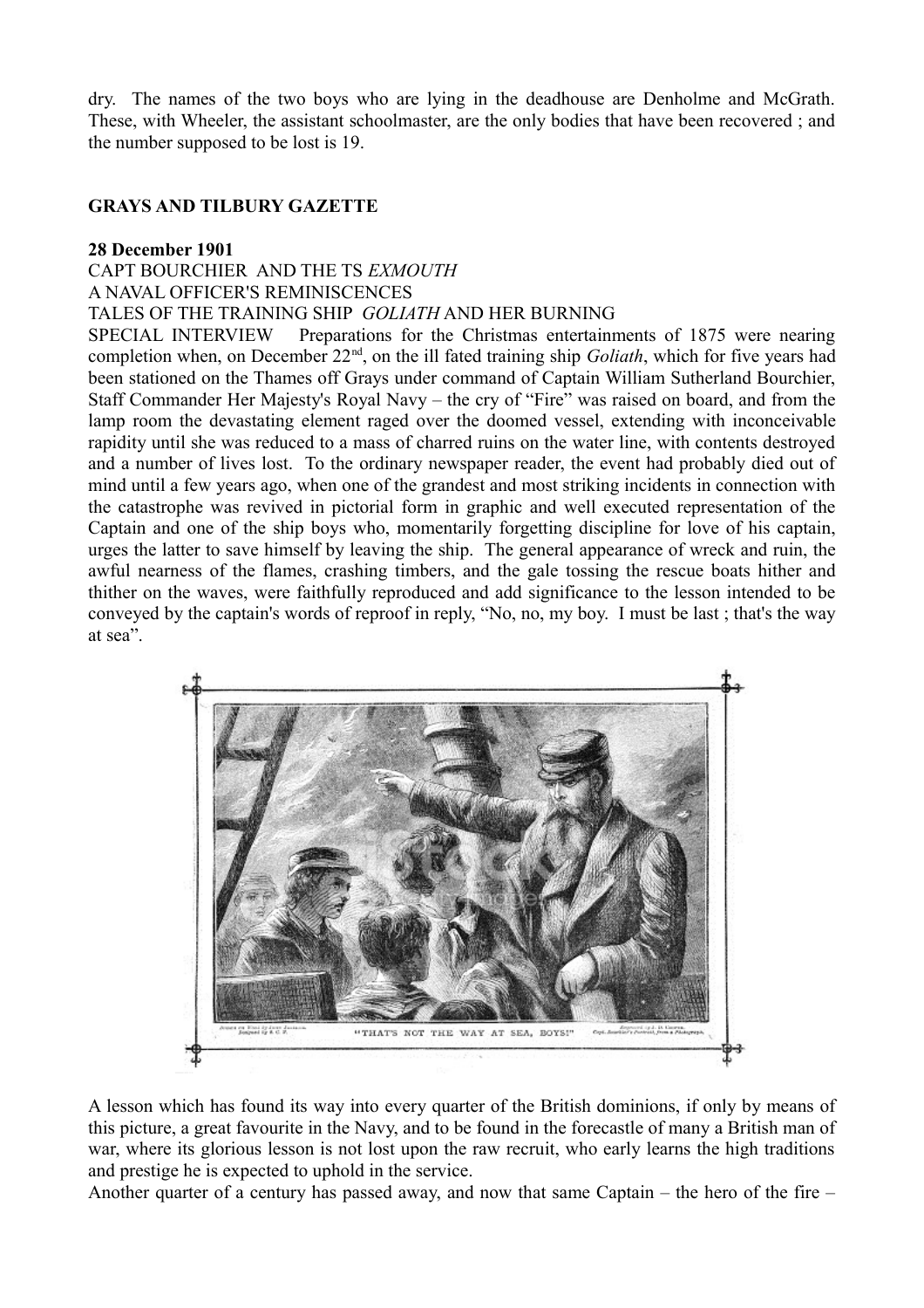keen eyed and (to use the words of Rear Admiral Sir Gerard H Noel KCMG, Admiral Superintendent of Naval Reserves) "full of zeal and work" as ever, has silvern hair and reluctantly relinguishes the government of the ship to other hands. On January  $17<sup>th</sup>$  next, he enters upon a period of well earned rest from the great and arduous work to which the major portion of his life has been devoted.

A few words concerning his career may not be out of place here. Captain Bourchier was destined for a life upon the waters from early years. He comes of stock well known in the Navy, and first entered the merchant service, concerning which he says :-

In those days there was a particular class of officers who got into the service by having served four years in the merchant service. I had served three years and three months when my step-father – himself an officer in the Navy – said, "Will, you must join the service as an able seaman". I did too ; and had to rise from that. He recalls – with pride in the memory – the work and exposure to weather which the position entailed, and remarks parenthetically : I have many times banged my fingers against the shrouds when I have been heaving the lead, through the cold. He has seen service in the Mediterranean ; then on the flagship *Impregnable*, getting steady promotion until he was dispatched to South Africa chasing slavers, and recalls, among other exciting adventures of that rough and ready time, the capture of one of the craft and the drowning of every mother's son of the crew. He went in the *Zebra* to the West Coast of Africa, where he saw more active service, and altogether was the very type of man, on appointment to the *Goliath* on March 31<sup>st</sup> 1870, to fittingly impress those under his charge with a proper reverence for and pride in "the service".

The *Goliath* was an Admiralty vessel dating from 1833, intended originally as a sailing vessel, but was converted into a screw steamer during the Crimean War, and afterwards formed one of the steam reserve, lying in the Medway, until lent by the Admiralty to the managers of the Forest Gate District School as a training ship for boys from district and workhouse schools. She was first moored off Grays, under Captain Bourchier, early in November 1870 ; the initial instalment of her youthful crew (38) having joined her on the  $19<sup>th</sup>$  October at Sheerness. From that time, the number of boys gradually increased, until in September 1875 the number was 520. The demand in the sea service for trained boys had reduced the crew to 185, the complement on the fatal  $22<sup>nd</sup>$  December. During the five years of her career, 1645 boys were entered on the books, of whom 1100 were placed out in various ways, chiefly in the mercantile marine, the Royal Navy and Regimental bands. The work was felt to be so good that, after the fire, no time was lost in getting another similar ship for Captain Bourchier – who explained to our representative the reasons for the transfer of management to the Metropolitan Asylums Board from the other authority, and on the following February 24<sup>th</sup>, a subcommittee, accompanied by Captain Bourchier, went down to Plymouth and inspected four ships ; the *Exmouth*, a three decker of the old "wooden walls" type, pierced for 91 guns, 220 feet long and 60 feet beam, of 3100 tons, being selected and almost immediately dispatched to be fitted up in the river. This fitting out was done almost entirely at Captain Bourchier's direction. His is the general arrangement of the decks, and the method on board is also his initiation ; while he ascribes the phenomenally good results which have been achieved to the fact that she is fitted out in a different manner entirely to any other training ship. "During the last ten years," he remarks, "We have been sending more boys into the Navy than all the other training ships put together", - and smiles at the recollection of one journey in particular of the training brigantine *Steadfast* to Devonport, when all the crew were accepted in the Navy and a fresh crew had to be sent from the parent ship to man the brig for the return home! In the old ship for over a quarter of a century, Captain Bourchier has carried on the work, mainly upon his own lines, including the management of the infirmary on shore and the shipping home at Limehouse, where a small number of lads live while employment is being found for them. During the period, no fewer than 8029 boys have passed through the ship, and the low number of deaths throughout the period, 39, speaks volumes for the care which has been bestowed upon them at the hands of the nursing staff ; whilst the almost constant presence on board of "old boys", mostly soldiers or sailors, is convincing proof of the kindness and consideration they received as inmates. There was in fact a tall bluff soldier on board on the day of our visit.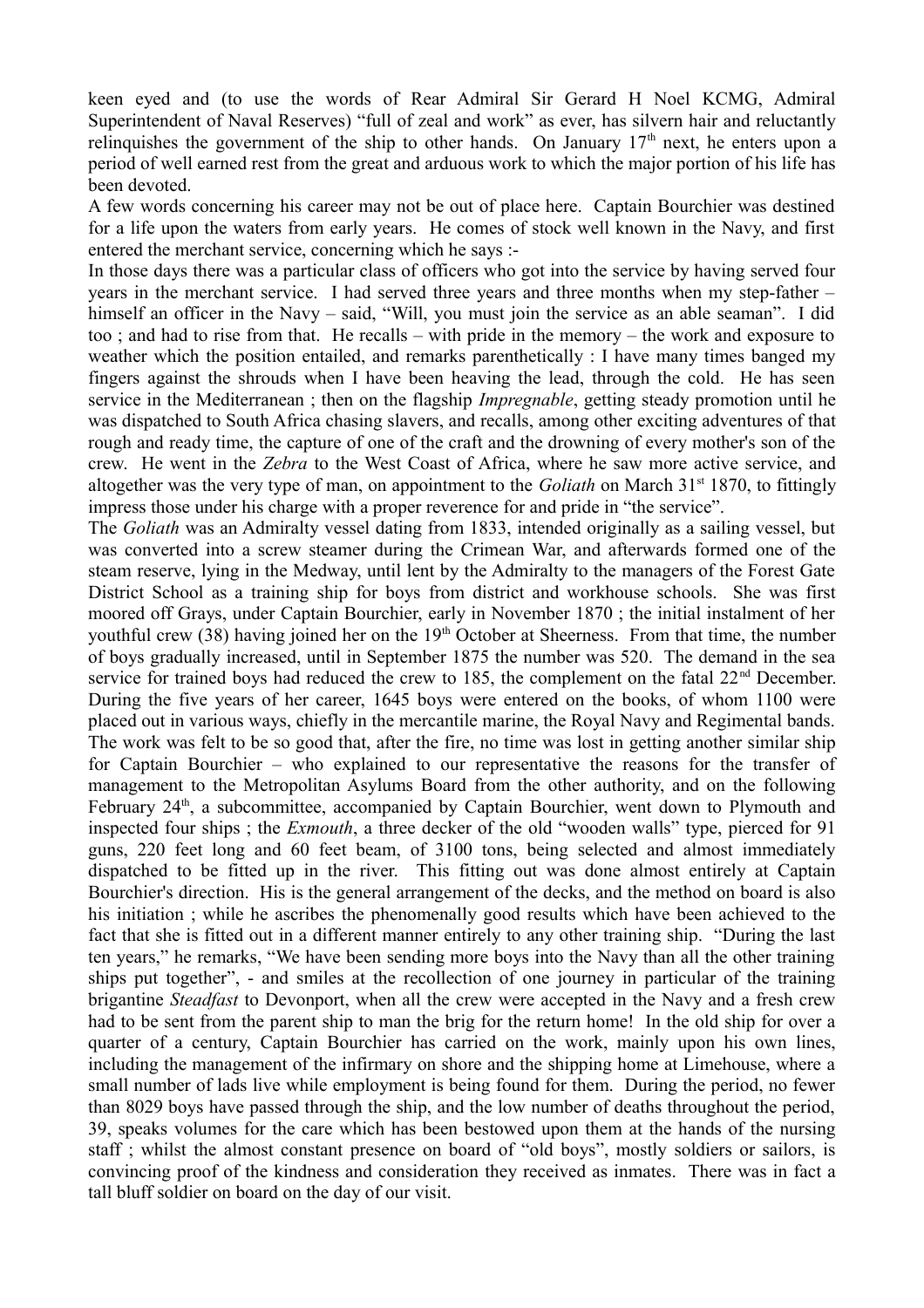All kinds of preliminary naval and military work and drills are here practised, and Captain Bourchier is fully entitled to the credit he claims for the boys' smartness in these respects. "As a matter of fact", says he, "in field gun drill we beat the Bluejackets. It ought to be explained, perhaps, how I show that a lot of little boys can beat the handy men, but I asked one of the old boys one day when he was here how long they had allowed them in the Navy now for dismounting a field gun. He said, "Fourteen seconds". "And how long to remount it?" "Nineteen seconds", was the reply." "Now", said the captain, "Our boys can and do finish the two in eight seconds and eleven seconds respectively. This is done every Wednesday afternoon". That Captain Bourchier loves the work is evidenced by the fact that he has not been ashore sometimes for as much as a year at a time, and on several occasions has taken only half the month's vacation to which he is entitled. His recollection of the start of the work include the purchase of the (?*Adiona*), a schooner, from which he lifted the foremast and made her a brig in which, under officers, crews of the boys fetched water from Sheerness and the whole of the ship's stores from London. By the bye, when this vessel was at last sold to make room for the *Steadfast* and broken up, she was found to have been built of



cedar.

Today the *Exmouth* is lit by electricity, replete with any and every requisite for the peculiar and efficient training which turns London gutter children into smart soldiers and sailors, and in every respect worthy of the grey and gallant gentleman whose work and example have brought it to such a condition of perfection. In every corner of the ship are pictures of the ship's history, and other reminders of its and his connection. Here a life sized photo of a boy who was presented for saving life with a medal on *HMS Impregnable*, to which he had just been drafted from the *Exmouth*, there a particularly good piece of drawing or sail making or something of the kind by one of the boys, and even to the drop curtain of the stage – where Dan Leno, Madame Rose, John le Hay, Marie Lloyd and others have trod the boards for the boys' entertainment – everything is redolent of salt water and suggestive of the freedom and happiness of the Jack Tar afloat or ashore.

In the old days, it was necessary to put every energy into the work of perfecting arrangements to turn out so large a number of boys successfully. For the system was not one of red tape. The Captain had pretty much of his own way, with the result that the splendid system at present in force has been built up from small regulations added to from time to time as circumstances suggested the advisability. Now, however, the Captain is able, under the evident state of discipline to which the system has been brought, to relegate most of the harder work into the trustworthy hands of "as fine a set of officers as it is possible for any man to have" - to again use Captain Bourchier's words.

Captain Bourchier is intending on leaving the ship to take up his residence at Belmont Castle, we hope for many years to continue to take an interest in the welfare of his old ship and her great and noble work of reclamation.

Naturally one turned in conversation to the burning of the *Goliath*, and on this subject the Captain is very modest. The very centre piece of the whole occurrence was the scene where the captain and boy stood together on the burning ship. But of that he is reluctant to speak, although admitting its truth, and adds a fact not generally known at the time – that almost as the boy stepped under orders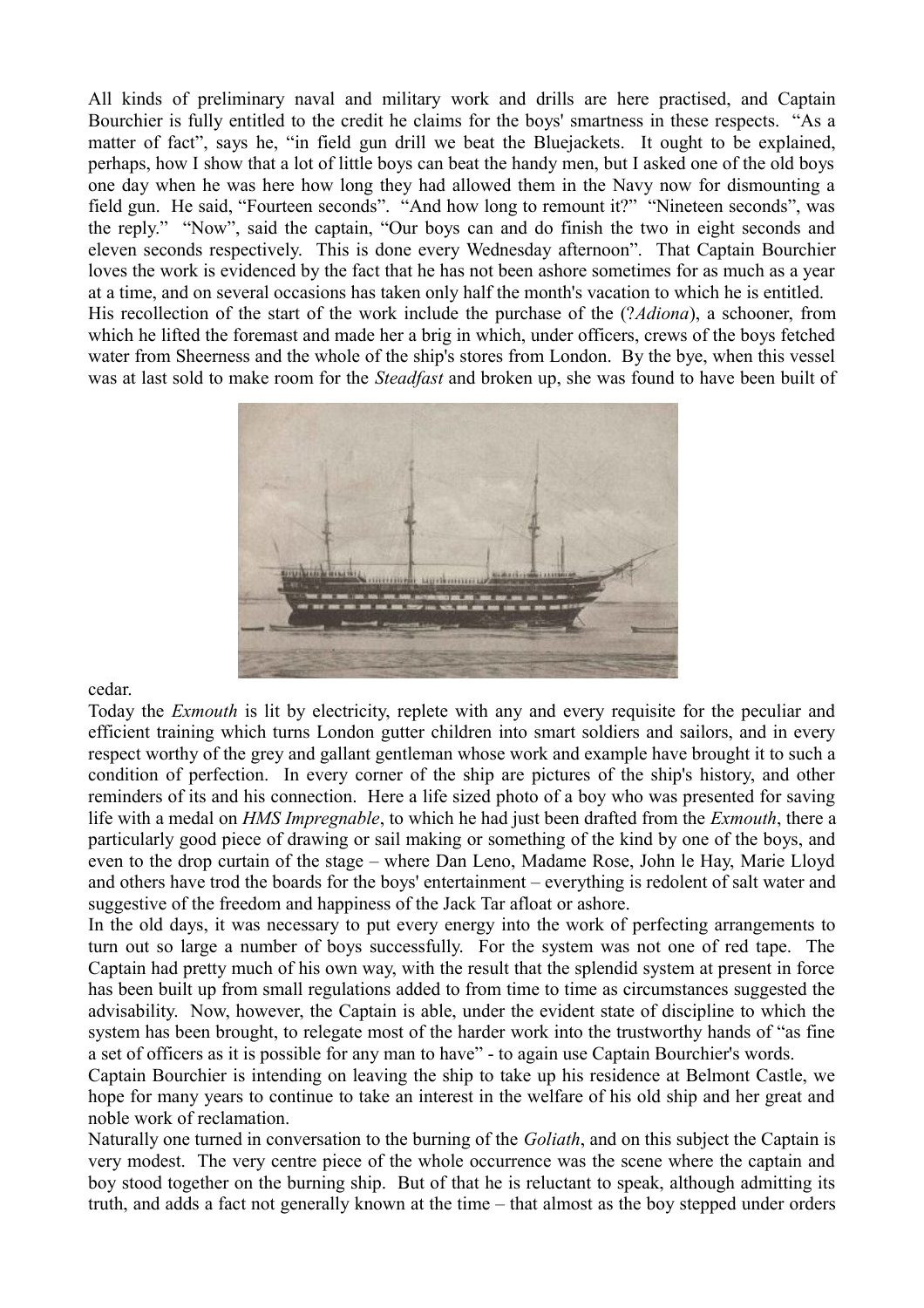into the boat, a red hot funnel fell from the ship into the boat and literally scalped him. The Captain stooped at once, and as the boys were bailing water on to the red hot funnel to prevent the boat catching fire, he turned up the boy's scalp and bound it with a handkerchief until they got ashore and he could be seen by a doctor. The boy recovered, and has many times visited the Captain on the Exmouth to show the old scars left by the terrible wound.

The following is the simple story of the catastrophe from the pen of an eye witness, Mr R J Fenn, at the time schoolmaster on the Goliath :-

On the ringing of the fire bell, the various officers who were on board made an attempt to rush to their several stations, which were as follows :- Captain Bourchier and Mr Hall at the fire ; myself with the Captain's family ; Mr A Thompson, assistant schoolmaster, with me, to assist in saving the ship's books ; Mr Norris at the foremost lower deck pump ; Mr Gunton at the after lower deck pump; Mr May at the hand pump at the extreme fore part of the lower deck ; Mr G Thompson at the pumps generally ; Mr Hurley on the main deck, and other officers at various stations ; Mr Wheeler, upper deck.

So rapid, however, was the progress of the fire that it was impossible for some of these officers to reach their stations. Mr A Thompson was unable, from the flames having taken possession of the after ladder, to come to my assistance in saving any of the ship's books.

In consequence of the fury of the gale, it very soon became apparent to all that no hope could be entertained of saving the ship, or any of the property, and life became the only consideration.

After working at the pumps till the hose was burnt through, the brave boys, seeing their efforts fruitless, made their way to the ports and clambered into the boats. The flames having taken

SINGULAR ACCIDENTIN A CHURCH, BURNING OF THE TRAINING SHIP GOLIATH.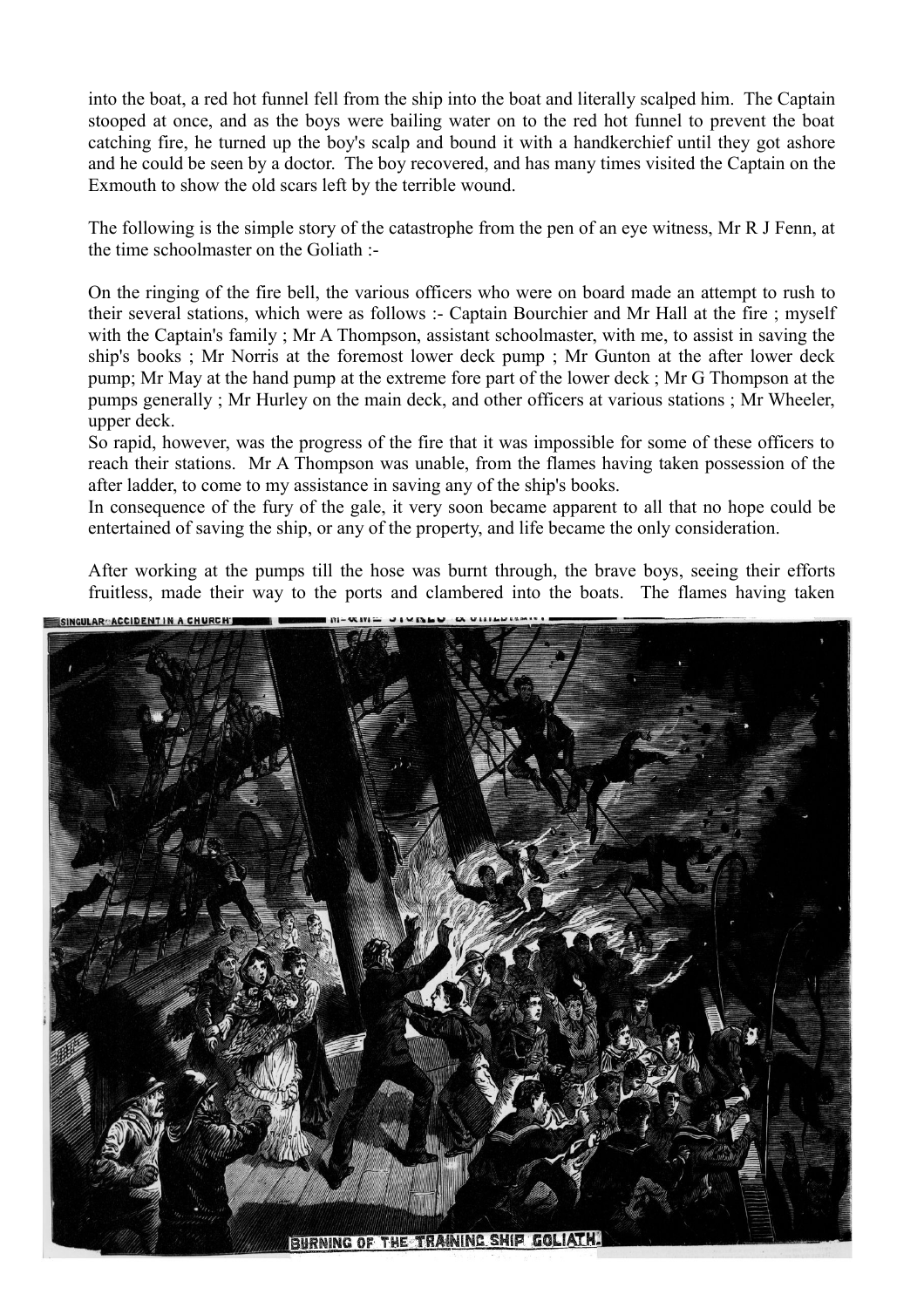possession of the upper deck, it became impossible to lower the boats in the ordinary way. The captain and a boy made an attempt to clear the falls of one, and succeeded in lowering her partially, but were forced to desist from the violence of the flames. It was necessary, therefore, to cut the falls, but before that could be done, many of them burnt through and precipitated the boys into the water.

Mr Hurley, on leaving the cabin to make his way along the main deck to his station, was compelled to beat a hasty retreat, in consequence of that deck being one mass of flame, and this within a few minutes of the outbreak of the fire. He was forced to effect his escape through a port in the cabin next to his own and on reaching the forecastle, which was immediately over his cabin, he found the smoke and flame so overpowering that he was compelled, with a number of boys who had found their way to that part of the ship, to drop down on to the mooring cable ; here he and the boys with him remained for some minutes, holding on for their lives until taken off by a barge's boat. One poor little fellow, one of the smallest boys in the ship, named Young, could not be persuaded for some time to quit the forecastle. It was a pitiful sight to see the poor child with the flames every minute approaching nearer and nearer to him, looking down on the master of a steam tug whose open arms were ready to receive him, and to observe the terror with which the boy regarded the fearful gulf between him and his delivery. At last he made a jump, but only just in time, as the tug was in the act of steaming away, being unable to remain near the burning vessel any longer.

Mr G Thompson, the head carpenter, after seeing the pumps manned, endeavoured to make his way to the store room below the orlop deck, where he hoped to be able to break a large pipe which communicated with the sea cock. Had he been successful, a quantity of water would have rushed in and might have been the means of arresting the progress of the fire in that direction. Dense volumes of smoke, however, prevented him affecting his purpose.

On reaching the orlop deck he found a number of boys there, unable to make their escape. With great presence of mind, he knocked away the iron bars from the ports and released them from their perilous position. It was their only means of escape, as the fire by this time had completely enveloped the lower deck, immediately above them.

Mr Thompson then broke the hot water pipes on both lower and main decks, thereby admitting a large quantity of water on both these decks. Then, having done all he could inside the ship, he made his way to one of the davits on the starboard side, where a boat was hanging by one fall, cut the fall through and released the boat. It fell into the water and instantly filled, and it was only by taking off his boots and bailing her out that he and about 10 boys who managed to scramble into the boat were enabled to keep her afloat until they drifted on shore.

Just as the fire broke out, four officers, Messrs White, Murphy, Wanstell and Kingdom, were making their way from the shore to the ship. After vainly endeavouring, in consequence of the violence of the gale, to man one of the launches which was lying a short distance from the ship, they came to the gangway, where there were about 25 boys and the captain. The mizzen mast at this time was tottering over their heads. As they were approaching, they picked up Mr May, who was nearly exhausted, having jumped overboard some minutes before. Arriving at the gangway, they took into their boat the captain and the boys. Scarcely had they done so when a large funnel, red hot, fell over the ship's side from the upper deck into the boat, severely wounding two boys on the head and knocking Mr Kingdom overboard. It fell in such a manner that those in the boat were unable to remove it, and were compelled to throw cold water over it, to prevent it burning the boat through.

This is one little incident showing the imminent peril in which many were placed during their escape from the burning ship.

The fate of the unfortunate Mr Wheeler, assistant schoolmaster, was a sad one. He had been with us but ten days, having come directly from Winchester Training College, where he had just completed his two years' training as a schoolmaster. Previously to this, he had been a pupil teacher at Brighton, having spent his first three years as such, under my tuition. I had known him, therefore, from his boyhood and had kept up a continual correspondence with him. He had distinguished himself at College and was a most promising teacher, a good musician, a good athlete, and in the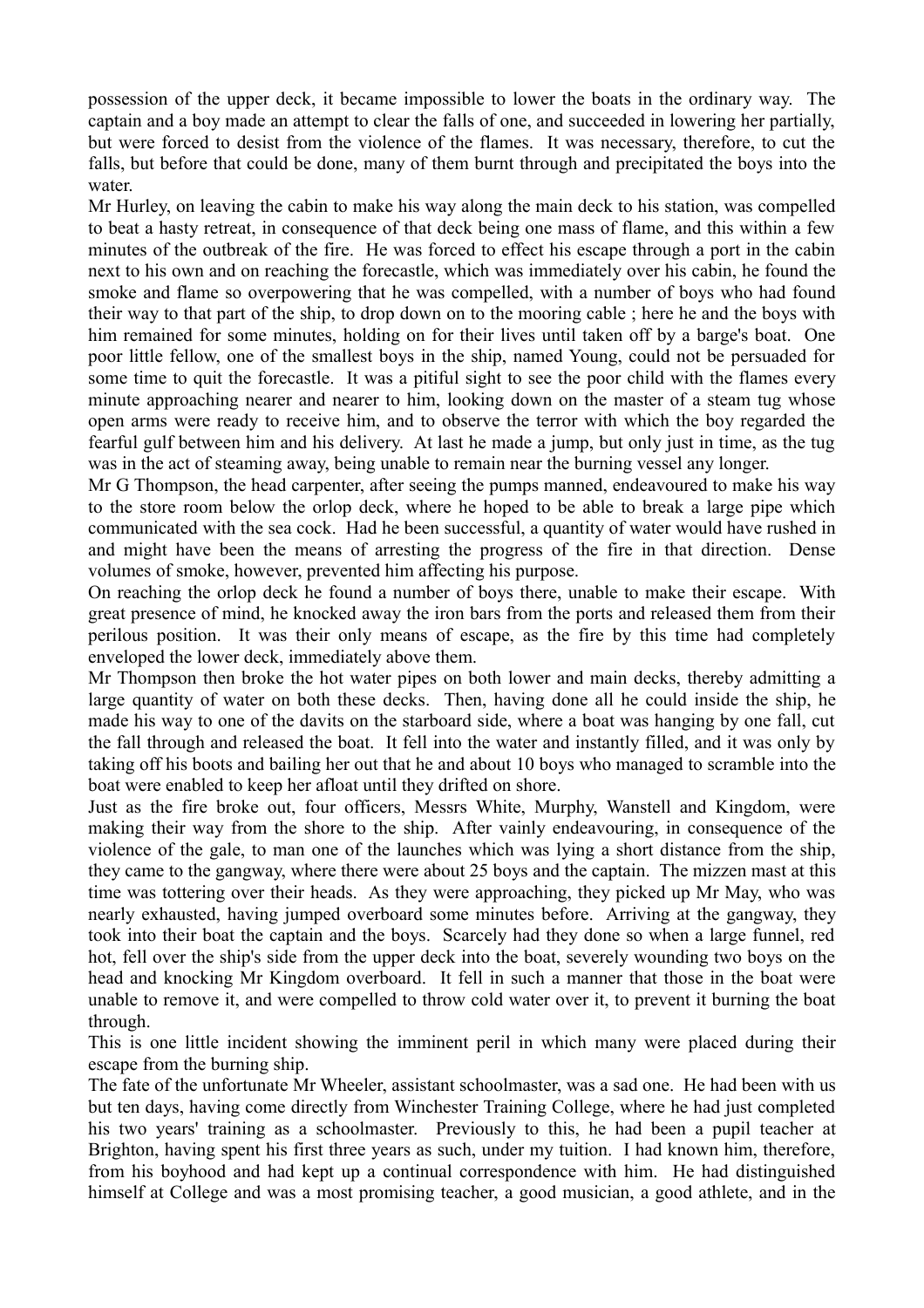short space of time he had been with us had become a general favourite with all.

I had been in conversation with him only a few minutes before the fire. The captain and Mr Hall were standing on the gangway ; a boat was hanging by one of the falls ; the captain ordered Mr Hall, chief officer, to make an attempt to release it. Mr Wheeler being unable to swim, thinking he would be safe with such a good sailor, made a leap for the boat and clung to it. There were two boys with them. The boat, however, was swamped and carried by the tide far astern. The swell from two or three steamers that were passing caused the boat to turn over and over. Mr Hall and one of the boys managed with great difficulty to keep their hold, but poor Wheeler and the other boy succumbed ; just before he disappeared, he called out, "Oh, Mr Hall, pray help me, I cannot hold on much longer". It was in vain however. Mr Hall himself was exhausted and was afterwards picked up in a most helpless condition and carried home and put to bed.

The escape of ladies was most remarkable. It was my duty to assist them. On reaching the upper deck, after the alarm of fire, I met Miss Ethel, the captain's youngest daughter, and persuaded her to make for a pinnace, which was still hanging from the davits.

I then met Messrs Gunton and Norris, who had just left their station at the pumps below, and we made an attempt to lower the galley. The flames, however, prevented the possibility of our doing so. Mr Gunton then cut the galley's falls and I was precipitated into the water, the friction of one of the ropes lacerating my hands ; the galley was swamped and floated away. Mr Norris having got into the pinnace and taken turns round the thwarts with the life lines, Mr Gunton cut the falls and the boat was lowered successfully. Had it failed, the probability is that the ladies would have been burnt to death and I should have lost my life. Of course, the boat came down with great force and within a very few inches of my head as I was struggling in the water. Miss Ethel, with great presence of mind, threw a rope to me as I was swimming, by means of which I was enabled to reach the pinnace and managed to get into it, and then our next care was directed to Mrs Bourchier. Before leaving the poop I had thrown a rope to her, which reached below her window, and also one to Miss Florence, her daughter. They were however of no avail, as they had burnt through before they could be of any service. The only alternative was for them to jump into the water. After many vain endeavours on the part of Mr Norris to throw Mrs Bourchier a rope, she was at last persuaded to leap from her window from a height of about 25 feet, and we got her into the boat in a most exhausted condition.

Miss Florence was next. She had managed to secure a rope which had fallen over her head. Down this she made her way, and held on, dangling in mid air until we could get the boat close enough to rescue her. This was no easy task, as the wind freshened, and we could with difficulty keep the boat clear of the cables of the after moorings. Quite exhausted, Miss Florence at last dropped just clear of the cable, and we dragged her into the boat. Her hands were much injured from the friction of the rope and were some days healing.

The captain's cook and housemaid were rescued in a similar manner.

Too much praise cannot be bestowed on Messrs Gunton and Norris for the skilful manner in which they lowered the heavy boat, and coolness and intrepidity they showed in rescuing the women. I was an eye witness of all, and can speak in the highest terms of their noble conduct on the occasion. After landing Mrs Bourchier and the rest on the mud, they went back twice to the burning vessel and saved a great many boys who were struggling in the water. While this was going on, Captain Bourchier was on the gangway, surrounded by 30 or 40 boys, among whom he found many of our best swimmers. Two of them especially deserve notice for their cool and heroic behaviour – James Longhurst (since gone to sea) and William Murphy. Captain Bourchier appealed to the boys as to whether any of them were able to swim to the "Launch", a large boat which was moored between the ship and the shore, and would have accommodated 150 boys. Longhurst and Murphy (being special swimmers, boys who could swim 20 lengths of our bath, 60 feet long) immediately put up their hands to signify their readiness to make the attempt. "Very well," said the Captain, "Strip". No sooner said than done, and off they started. Dense volumes of smoke soon hid them from view. They reached the launch, however, but being unable to get into her, from her height out of the water, they swam ashore. Soon after, the flames burst out from the lower deck ports, so close to this little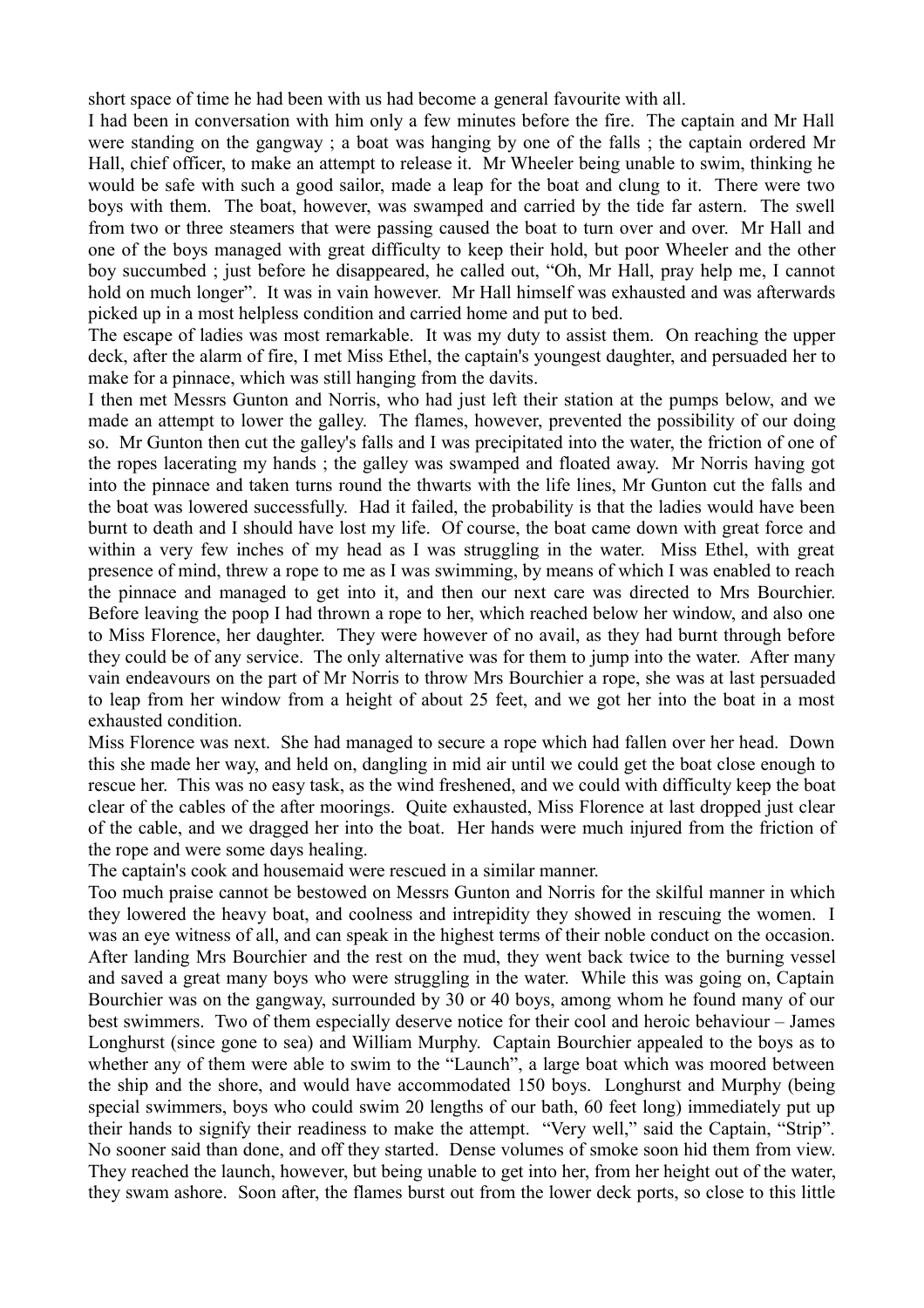group on the gangway that it became necessary by some means to reduce the numbers there. The captain, finding no launch or other boat arrive, happened to see some large bread boxes just behind him, threw them overboard, and told the boys that the boxes would drift on shore with them, provided that they did not get into them. Two or three boys availed themselves of the opportunity, and reached the shore in that way. Others took to the water and were picked up by various boats, and many swam ashore. This brought the number to about five and twenty.

In the midst of these trying circumstances, the Captain's anxiety increased as to the possibility of saving the remainder of the boys, feeling it was his duty to remain on the ship till the very last. The boys' terror increased ; so, in order to divert their thoughts, the captain endeavoured to cheer them. "Now, boys", said he, "when I say three, sing out as loudly as you can, "Bring the launch"".

Through the fire and smoke came out a ring of children's voices, "Bring the launch". No launch, however, came, but the Whaler, in which were Messrs Kingdom, Wanstell, Murphy, White and May, dashed through the cloud and came to the rescue as before mentioned. Not a moment was to be lost; the boys were hurried into the boat. It was at this time that a little episode occurred, well worth mentioning. A boy named Mudkin, crying, clung to the captain, entreating him to save himself. "Do go, sir, do go first, or you will be burnt; if you go, we will follow".

"No, my boy", says the captain, "I must be last ; that's the way at sea".

It was but a few minutes after that the red hot funnel fell on the same poor lad and wounded him severely in the head.

Before this, the water tank had left the ship's side. She was an ordinary barge, decked over and fitted with tanks for bringing water from the shore. She was moored alongside in her usual place, close to the ship.

About twenty boys got into her, and were just about to cast her off and make for the shore. One boy, however, named William Bolton, rushed forward and exclaimed, "If you cast off, I'll knock you down ; we can take more boys yet". So, about 120 boys crowded into her, and she drifted to the shore, under the direction of Mr Tye.

This brave little fellow is only 13 years of age. He had been in the ship a little more than two years ; and though so young, had distinguished himself so much by his good behaviour as to be made a first class "petty officer". He has, since the fire, received the Bramley Moore Silver Medal from the Royal Humane Society of Liverpool, a silver watch from the President of the LGB, a book from Lady Bourchier and other presents.

Many of the boys who escaped on this water tank, fearing they would lose their lives, knelt down and said their prayers ; and one of them, when he arrived on shore, said to an officer with great satisfaction, "Never mind, sir, if I had been drowned, I had said my prayers".

Among those not belonging to the ship who rendered valuable assistance must be mentioned **Mr Coppen**, who was in charge of the barge *Forest* (belonging to Mr Landfield), which was lying at the time close to the shore. Although a gale of wind was blowing, Mr Coppen got under weigh and beat to windward till he came to the weather, or port side, of the ship. Here he dropped anchor, bringing his vessel as close as the flames would permit, and saved a number of boys who were struggling in the water. These, with others picked up by his boat, numbering in all 65, were conveyed safely on shore.

Owing to the strength of wind and tide, Mr Coppen would have been quite unable to leave his anchorage had it not been for the timely assistance of the tug *Milton*, which arrived at this opportune moment, having steamed from Gravesend directly the fire broke out.

The tug towed the barge clear of the ship, and her boat also saved a number of boys who had jumped overboard from the lower deck ports. This was the tug to which the little boy Young, above mentioned, owes his wonderful escape.

Our master tailor, Mr White, who was in the water in a most exhausted condition, was saved by two fine stout lads, well known in Grays, named C Beale and James Callendar. Poor Mr White, a middle aged man, was unable to get into their boat, and was obliged to be towed on shore by these two lads.

Our cook did not leave the ship until his apron began to catch fire. Having made his way down the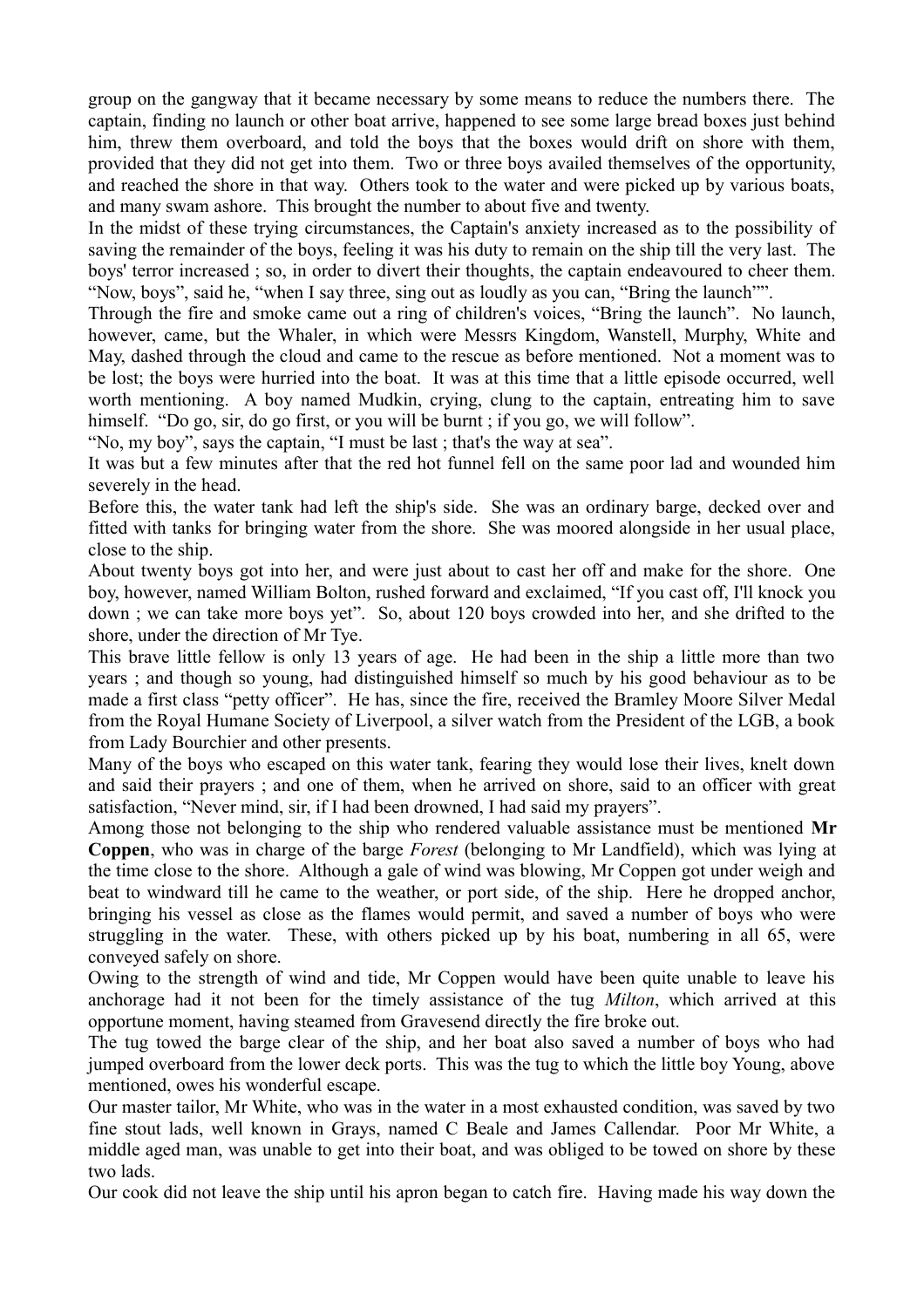"boom topping lift", he was taken off by a young man named Fox, also well known in Grays.

The last boat at the burning vessel was that commanded by Captain Walter RN of the training ship *Arethuan.* This gallant officer, who saw our upper deck in flames exactly at eight o'clock, made all possible speed to man his boats, and hastened to our assistance. That he must have used the most strenuous exertions in the matter is seen from the fact that he was close by the ship at about twenty minutes past eight.

After, Captain Bourchier was taken from the gangway and was received by Captain Walter into his galley. Just at this moment, the foremost mooring cables were parting from the intensity of the heat. Seeing a poor little fellow named Naylor, still clinging on to a large piece of timber called a fender, hanging from the ship's side under the starboard bow, Captain Bourchier begged of Captain Walters to make an attempt to save this boy. The situation was a most perilous one. The foremast was one mass of flames, and was threatening to fall, and the smoke almost hid the boy from view. With true sailor courage, however, Captain Walter and his noble crew dashed to the spot and rescued the terrified lad from his perilous position. A burst of cheers arose from the lookers-on, in praise of this noble deed of daring. So close were the flames that Captain Walter's flannel shirt was singed, and the whiskers of those in the boat burned. Captain Walter and his boats remained on the spot, as long as they could be of any assistance.

There was a little soldier named Clement Harris, of the 3<sup>rd</sup> Buffs at Mullingar, on a visit to the ship. He was a very quiet, steady and well conducted lad. He was with the Captain on the gangway till nearly the last moment. He is lost.

Among the many references to the sad occurrence in the Press of the time, the following lines appeared in "Punch" :-

# THE BURNING OF THE GOLIATH

(As told by an old Gravesend Salt to a Mess mate in Greenwich Hospital)

 A dirty, foggy morning 'twas Grays loomed large, close a-lee: The watch was holy stoning decks As white as white could be. There were five hundred workhouse lads A training for the sea.

"*Goliath*" was a giant hulk Built in the days of yore: And more than one small David Upon her books she bore. No iron in her ; knees of oak, And oak heart at the core.

The bell had just struck half past seven, As broke the winter's day - On the main deck 'twas dousing glims And stowing them away. Darn that new fangled paraffin! - Whale oil's the stuff I say.

Young Loeben had the lamps in charge - A steady boy, I'm told - One of 'em burnt his fingers, till He couldn't keep his hold.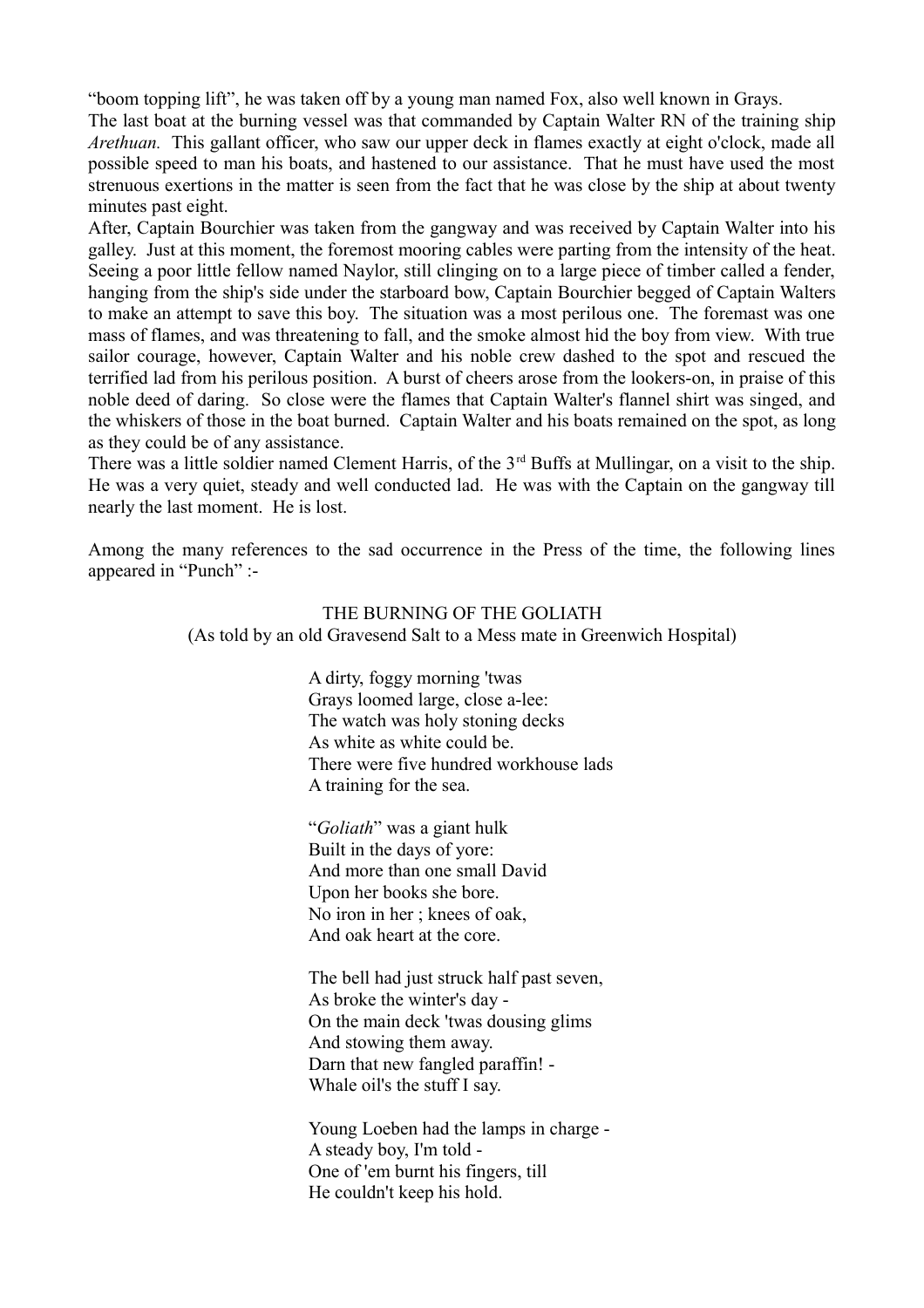Down fell the lamp ; along the decks The blazing oil it rolled.

"Fire!" "Beat o'quarters!" "Man the pumps!" I could cry like a fool To read how them lads mustered all, As if for morning school. In their skylarking at Christmas They wasn't half as cool.

I've heer'd of Balaclava - But those were bearded men, And these were little fellows Most part twixt twelve and ten. Some calls 'em gutter children - God bless our gutters, then!

The Capt'n he was at his post, A smile upon his face ; And not one officer or lad But knew and kept his place, Though soon 'twas plain as plain could be, The fire must win the race.

Most of the little chaps could swim: But, swim or not, they made And kept their lines as regular As soldiers on parade. Bourchier had wife and girls aboard - But by them lads he stayed.

Till when the pump no longer sucked, Boat tackles scorched, in board ; Ship lost! No lowering the boats? The captain gave the word. "Leap from the ports ; swim, them that can ; The rest trust in the Lord".

One little chap hung round his neck A blubb'ring, "burnt you'll be. Jump over first – and then we'll jump". "No, no, my boy," says he, "The skipper's last to leave the ship - That is our way at sea".

So young and old their duty did, Like sailors, and like men. There was Hall and there was Norris, And Gunton, Tye and Fenn - Who swore he'd save the women, And did it there and then.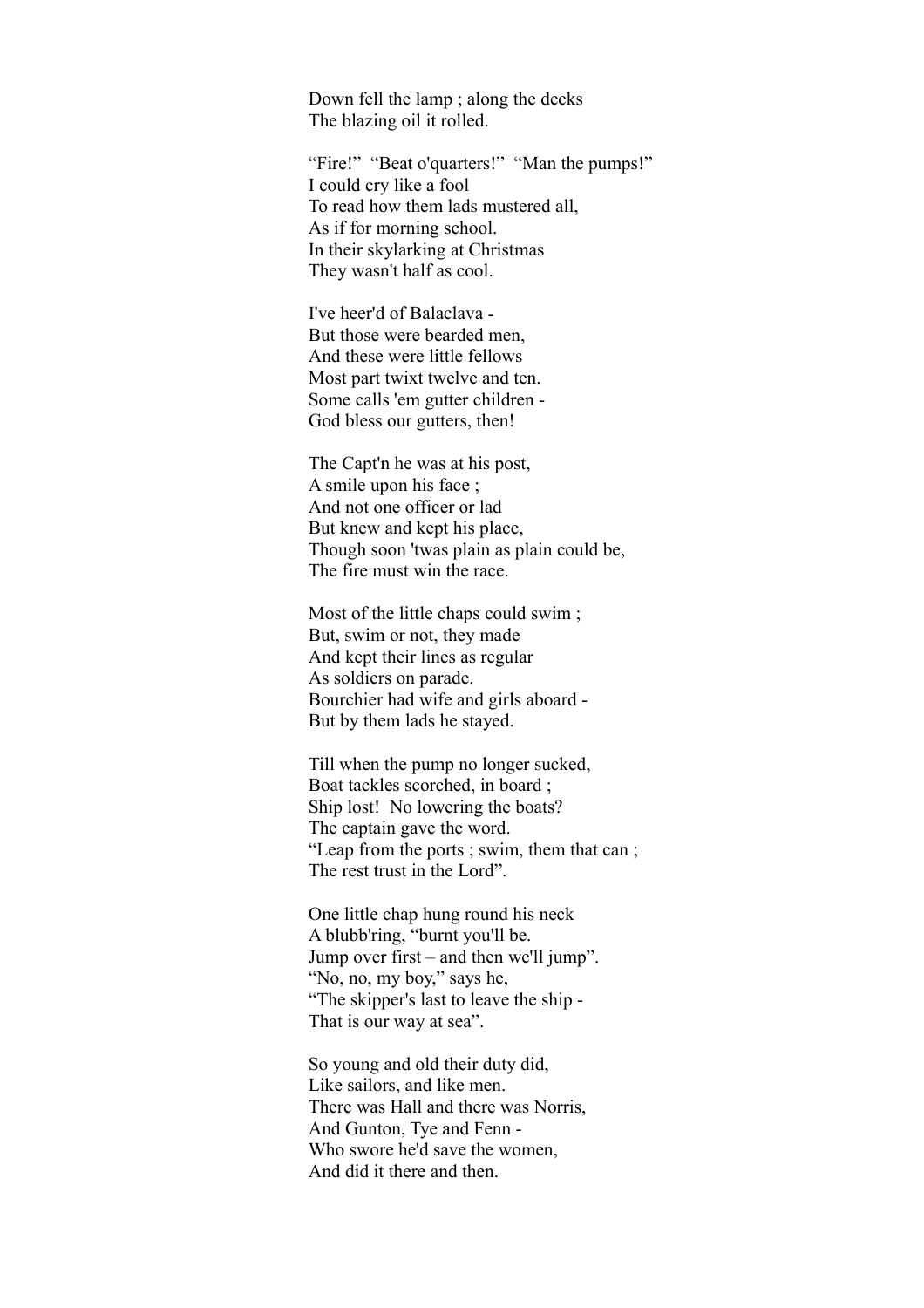The captain's wife jumped thirty feet - Needs must, when Wulcan drives - Hand over hand, in sailor style, His daughters saved their lives ; Brave girls you see, and well brought up, The stuff for sailors' wives!

On the tank barge some twenty boys Had climbed dear life to save ; The flames flared out, the pitched top sides Yawned like a fiery grave ; And some set off the cry, "Shove off!" - Lads will like lads behave.

But Billy Bolton's boyish voice Was heard - "I'm mate in charge ; There's room enough for plenty more. Hold on there with that barge". That Billy Bolton may run small The heart in him looms large.

But I can't tell you half the tale - How, when they got ashore, The kind good woman kissed and hugged, And stript the clothes they wore, To wrap the boys, as mothers will - Or what is mother for?

There was a little soldier lad, His shipmates came to see. He's gone, and some half dozen more And Mr Wheeler, he Is with them little lads in heaven All rated there AB.

As long as English Workhouse lads Work up to such good stuff Britannia still will rule the waves Though here and there a muff At Whitehall or afloat may make Old John Bull cut up rough.

#### **Links**

More details on the Training Ship Exmouth, together with some photographs from the early  $20<sup>th</sup>$ century, are available on

[www.childrenshomes.org.uk/TSExmouth.](http://www.childrenshomes.org.uk/TSExmouth)

1881 Census for the Training Ship Exmouth is available on [www.angelfire.com/de/BobSanders/TSExmouth81.html](http://www.angelfire.com/de/BobSanders/TSExmouth81.html)